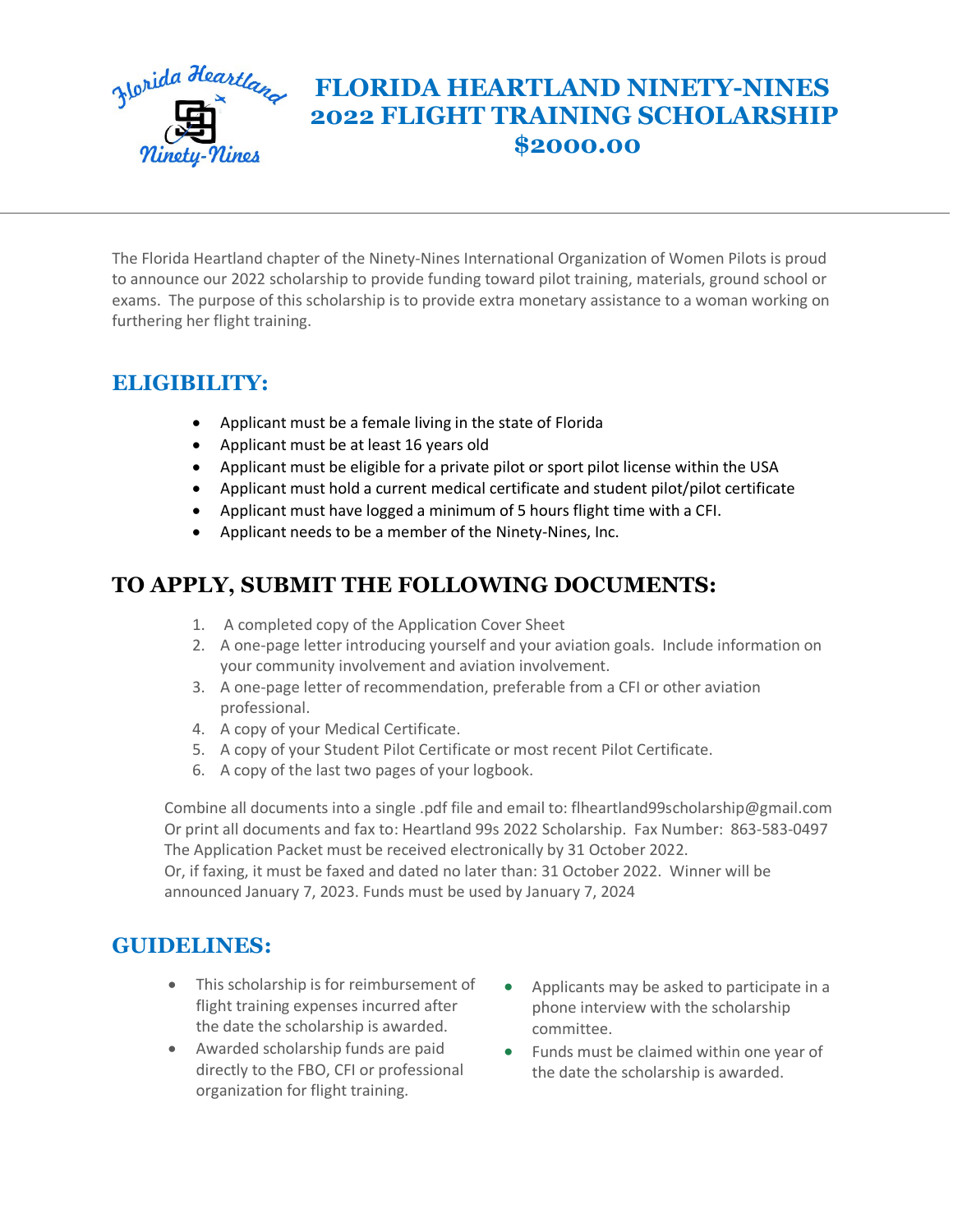

**PHONE:**  $\blacksquare$ 

**Are you a member in good standing with The Ninety-Nines, Inc? Are you a member of a Florida Ninety-Nines Chapter? If so, which chapter?** 

Hold Harmless Agreement: By submitting an application for this scholarship, all applicants agree to the following statement. Neither the Florida Heartland chapter of the Ninety-Nines, Inc., the Southeast Section of the Ninety-Nines, Inc., The Ninety-Nines, nor their members, agents, or representatives are responsible for the quality of any training received with this scholarship, nor any accident, incident, or any other event which may occur while the recipient of the scholarship is performing flight training, education, technical training or activities related thereto. I hereby release the Ninety-Nines and any of its affiliated organizations from all actions, claims, or demand that I, my assignees, heirs, distributees, guardians, and legal representatives now have or may hereafter have for injury or damage resulting from my participation in any activities related to this scholarship.

\_\_\_\_\_\_\_\_\_\_\_\_\_\_\_\_\_\_\_\_\_\_\_\_\_\_\_\_\_\_\_\_\_\_\_\_\_\_\_\_\_\_\_\_\_\_\_\_\_\_\_\_\_\_\_\_\_\_\_\_\_\_\_\_\_\_\_

I declare under penalty of perjury that the information I have given on all forms in this application packet is true and correct and that I meet the requirements for this scholarship.

**APPLICANT SIGNATURE: \_\_\_\_\_\_\_\_\_\_\_\_\_\_\_\_\_\_\_\_\_\_\_\_\_\_\_\_\_\_\_\_\_\_\_**

**APPLICANT'S PRINTED NAME: \_\_\_\_\_\_\_\_\_\_\_\_\_\_\_\_\_\_\_\_\_\_\_\_\_\_\_\_\_\_\_**